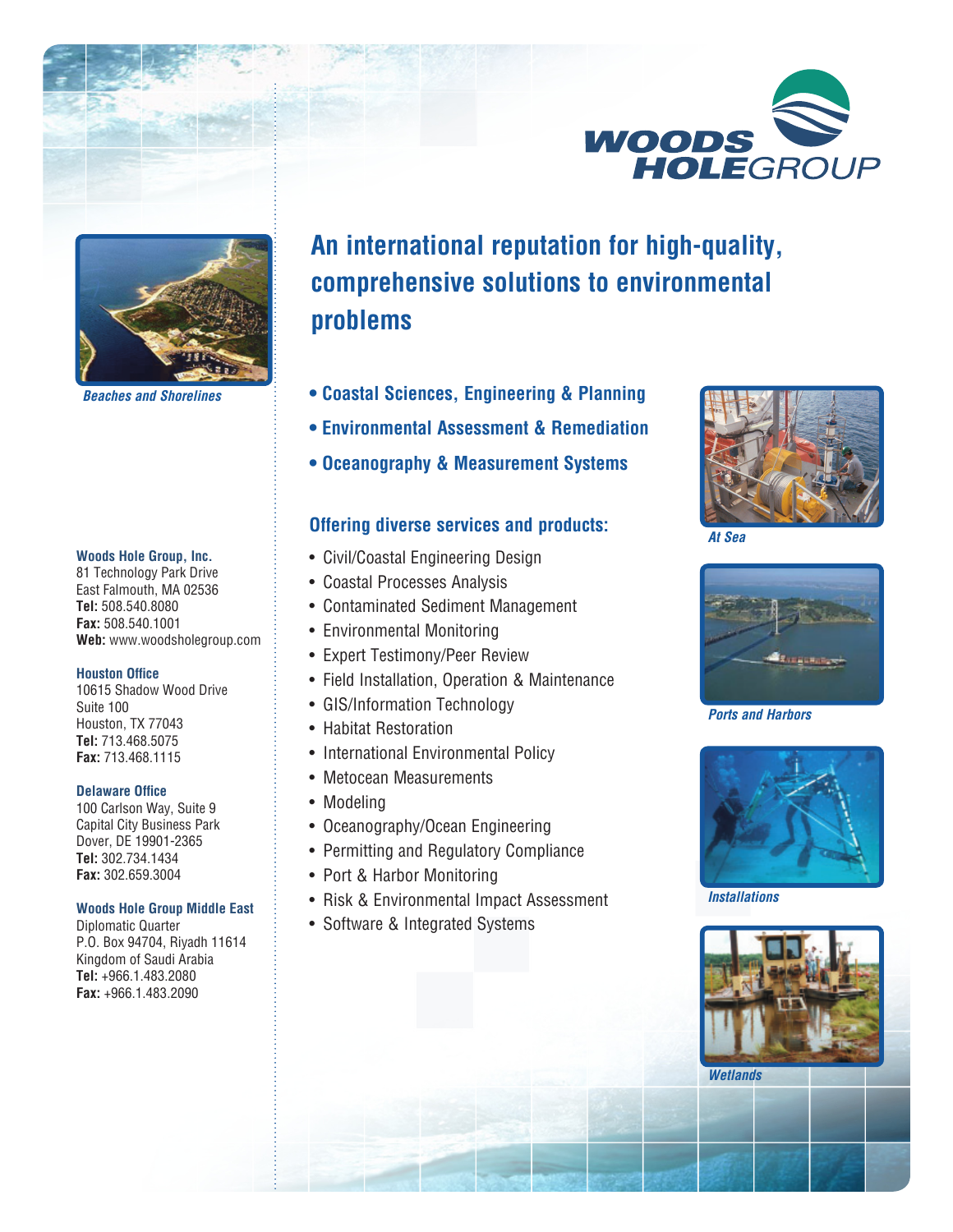# **Kirk F. Bosma, P.E., M.C.E, Team Leader/Coastal Engineer**

# **Project Role: Task 2 Hydrodynamic Modeling Technical Lead/Project Manager**

Mr. Bosma is a Coastal Engineer at Woods Hole Group (since 1997) with specialization in the areas of numerical modeling, sediment transport, littoral processes, and beach profile evolution and analysis. He received his M.C.E. in the field of Coastal Engineering from the University of Delaware in 1996 and his B.S. in the field of Civil Engineering from Calvin College in 1994. Mr. Bosma currently serves as the Team Leader of the Coastal Sciences, Engineering, and Planning Division, and has managed projects and engineered solutions related to beach nourishment, beach management, coastal structures, inlet stabilization, water quality, environmental permitting, and wave, tide, and current data collection. He is an active member of the American Society of Civil Engineers, American Shore & Beach Preservation Association, and the Association of Coastal Engineers.

Mr. Bosma has extensive experience developing and employing numerical models for sediment transport, nearshore spectral wave transformation, particle transport, bathymetric evolution, and two- and threedimensional hydrodynamic processes. He has implemented technically advanced data analysis techniques to assess the coastal and oceanographic environment, including wave, tide, current, sediment and particle transport processes. Developing both data collection and numerical modeling programs, Mr. Bosma regularly uses results to guide coastal engineering design (e.g., beach nourishment, inlets, and coastal structures), determine impacts of dredging, define estuarine processes, develop marsh restoration plans, and complete sediment fate and transport studies. He has extensive experience with Unix- and PC-based software packages and programming code to solve engineering and scientific problems.

## **Jeffrey C. Cornwell, Ph.D., Biogeochemist/Research Professor**

#### **Project Role: Task 1 Benthic Flux Technical Lead/Project Manager**

Jeffrey Cornwell's laboratory at the University of Maryland Horn Point Laboratory has carried out a large number of sediment biogeochemical projects in lakes/reservoirs, marshes and estuaries since the late 1980's. Techniques have included 1) utilization of state of the art core incubation techniques for sediment-water solute and gas exchange, 2) measurements of denitrification using membrane inlet mass spectrometric analysis of gas ratios, 3) estimation of sedimentation and nutrient burial using radionuclidebased sediment dating, and 4) characterization of dredge materials for utilization for marsh creation.

Cornwell has served on the Boston Harbor/Massachusetts Bay Model Evaluation Group as a benthic biogeochemical expert. He participated in the evaluation of the coupled physical/biogeochemical model for Florida Bay (for the South Florida Water Management District). More recently, he has been the local organizer and a member of the steering committee for a workshop on the measurement of denitrification (see denitrification.org). Dr. Cornwell is a member of the American Chemical Society; American Geophysical Union; American Society for Limnology and Oceanography; Estuarine Research Federation; Geochemical Society; Sigma Xi; and the Society of Wetland Scientists.

## **Robert Hamilton, Jr., M.C.E, Vice President, Senior Civil/Coastal Engineer**

## **Project Role: Project Manager**

Mr. Hamilton is a Civil/Coastal Engineer and Vice President for Business Development at the Woods Hole Group. He's been with the Woods Hole Group since 1994, and has previously served as Coastal Engineer, Business Unit Director, and V.P. for Scientific Operations. He is also a Director for the Northeast Shore & Beach Preservation Association as well as the Marine & Ocean Technology Network. He earned a B.S. in Civil Engineering from Lehigh University, and a M.S. from the University of Delaware Center for Applied Coastal Research. He is focused on development of business relationships for multi-disciplinary projects and client management. His extensive market and contracting experience includes government agencies, architectural/engineering partners, offshore oil and gas producers, private